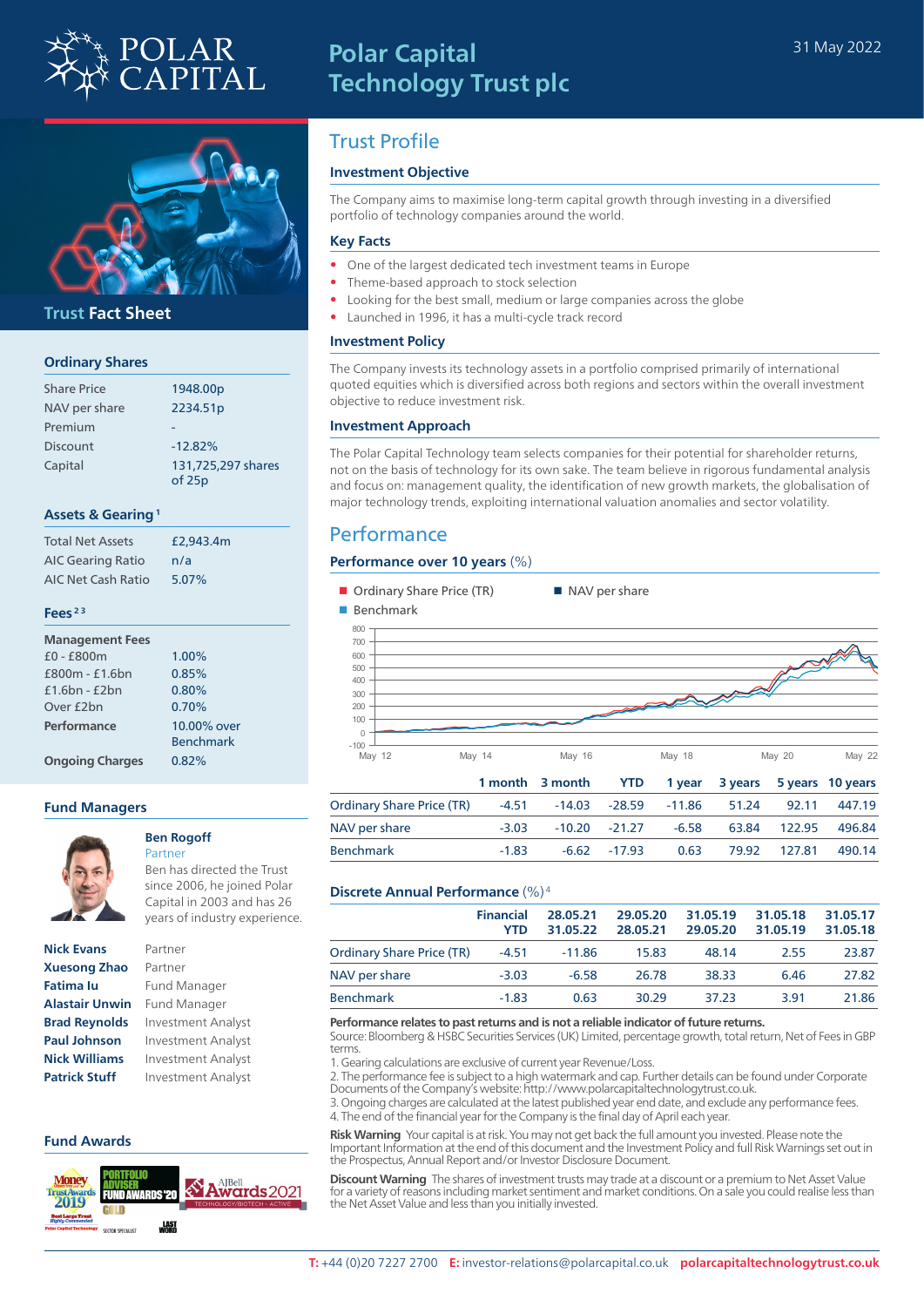As at 31 May 2022

#### **Top 10 Positions** (%)

| Microsoft                     | 11.1 |
|-------------------------------|------|
| Apple                         | 9.1  |
| Alphabet                      | 7.6  |
| <b>Advanced Micro Devices</b> | 3.6  |
| <b>TSMC</b>                   | 2.9  |
| <b>Samsung Electronics</b>    | 2.8  |
| <b>NVIDIA</b>                 | 2.8  |
| ServiceNow                    | 2.1  |
| <b>ASML Holding</b>           | 2.0  |
| Amazon                        | 2.0  |
| <b>Total</b>                  | 45.9 |
|                               |      |

|  | <b>Total Number of Positions</b> |  |
|--|----------------------------------|--|
|  |                                  |  |

#### **Market Capitalisation Exposure** (%)

| Large Cap (>US\$10 bn)                                | 86.7 |
|-------------------------------------------------------|------|
| Mid Cap (US\$1 bn - 10 bn)                            | 13.0 |
| Small Cap ( <us\$1 bn)<="" td=""><td>0.3</td></us\$1> | 0.3  |

#### **Trust Characteristics**

| Launch Date              | 16 December 1996             |
|--------------------------|------------------------------|
| Year End                 | 30 April                     |
| <b>Results Announced</b> | Mid July                     |
| <b>Next AGM</b>          | September 2022               |
| <b>Continuation Vote</b> | <b>2025 AGM</b>              |
| <b>Listed</b>            | <b>London Stock Exchange</b> |

#### **Benchmark**

Dow Jones Global Technology Index Total Return Sterling adjusted with the removal of relevant withholding taxes (from 1 May 2013)

#### **FX Rates**

| GBP/USD | 1.2603   |
|---------|----------|
| GBP/EUR | 1.1765   |
| GBP/JPY | 162.1313 |

#### **Codes**

| <b>Ordinary Shares</b> |              |
|------------------------|--------------|
| <b>ISIN</b>            | GB0004220025 |
| <b>SEDOL</b>           | 0422002      |
| London Stock Exchange  | <b>PCT</b>   |

#### **Sector Exposure** (%)

| Software                                       | 27.2 |    |    |    |
|------------------------------------------------|------|----|----|----|
| Semiconductors & Semiconductor Equip.          | 25.4 |    |    |    |
| Tech. Hardware, Storage & Periph.              | 13.5 |    |    |    |
| Interactive Media & Services                   | 11.4 |    |    |    |
| <b>IT Services</b>                             | 4.8  |    |    |    |
| Internet & Direct Marketing Retail             | 3.5  |    |    |    |
| Automobiles                                    | 1.9  |    |    |    |
| Electronic Equipment, Instruments & Components | 1.6  |    |    |    |
| <b>Communications Equipment</b>                | 1.3  |    |    |    |
| Entertainment                                  | 1.1  |    |    |    |
| Other                                          | 3.4  |    |    |    |
| Cash                                           | 4.9  |    |    |    |
|                                                |      | 10 | 20 | 30 |

#### **Geographic Exposure** (%)

| US & Canada          | 74.1 |         |    |    |                 |
|----------------------|------|---------|----|----|-----------------|
| Asia Pac (ex-Japan)  | 11.0 |         |    |    |                 |
| Japan                | 3.8  |         |    |    |                 |
| Europe (ex UK)       | 3.3  |         |    |    |                 |
| Middle East & Africa | 1.9  |         |    |    |                 |
| <b>UK</b>            | 0.5  |         |    |    |                 |
| Latin America        | 0.5  |         |    |    |                 |
| Cash                 | 4.9  |         |    |    |                 |
|                      |      | 25<br>U | 50 | 75 | 10 <sup>c</sup> |

The entire investment portfolio is published in the annual and half year report as well as being announced to the London Stock Exchange on a quarterly basis.

Note: Totals may not sum due to rounding. It should not be assumed that recommendations made in future will be profitable or will equal performance of the securities in this document. A list of all recommendations made within the immediately preceding 12 months is available upon request.

# Investing in the Trust and Shareholder Information

#### **Market Purchases**

The shares of Polar Capital Technology Trust PLC are listed and traded on the London Stock Exchange. Investors may purchase shares through their stockbroker, bank or other financial intermediary.

#### **Corporate Contacts**

#### Registered Office and Website

16 Palace Street, London SW1E 5JD www.polarcapitaltechnologytrust.co.uk

### Registrar

Equiniti Limited, Aspect House, Spencer Road, Lancing, West Sussex, BN99 6DA www.shareview.co.uk

#### **Share Dealing Services**

| Details of the different ways of dealing in the |               |  |  |  |
|-------------------------------------------------|---------------|--|--|--|
| company's shares are given on the website.      |               |  |  |  |
| Equiniti, the company's registrars provide an   |               |  |  |  |
| internet share sale service.                    |               |  |  |  |
| Telephone                                       | 0800 876 6889 |  |  |  |

Online www.shareview.co.uk

Custodian HSBC Plc is the Depositary and provides global custody of all the company's investments.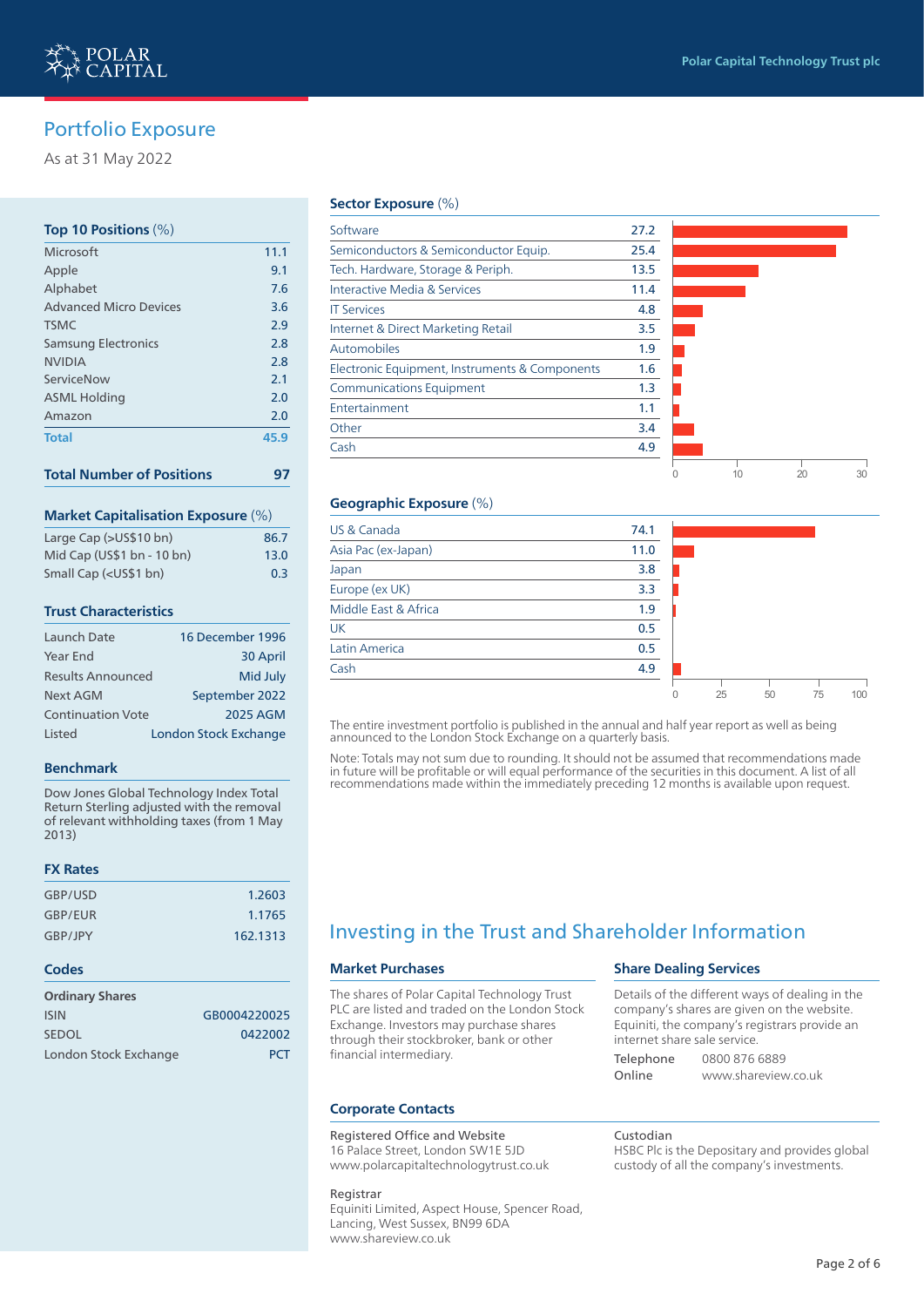# Fund Manager's Comments

#### **Market review**

Global equity markets continued to decline for most of May, before a strong rally in the final week clawed most major indices back towards flat for the month – the MSCI All Country World returning -0.3%, while the S&P 500 and the DJ Euro Stoxx 600 returned -0.2% and +0.8% respectively (all returns are in sterling terms). The S&P 500 touched its lowest level since March 2021, and although it recovered somewhat into month-end, the extent of the year-to-date (YTD) declines marked the worst first five months of any year since 1970.

Investors find themselves in the middle of a highly uncertain macroeconomic backdrop, with high inflation, particularly elevated energy prices, squeezing consumer budgets and pressuring corporate margins. At the same time, the Federal Reserve and other central banks have little choice but to remain hawkish in order to tighten financial conditions sufficiently to dampen demand. Unfortunately, much of the uncertainty is driven by supply-side factors and beyond the control of central banks, with Russia's invasion of Ukraine and Covid-related lockdowns in China both exacerbating supply-chain disruptions, food and energy shortages and stoking inflationary pressures.

Fortunately, there are some encouraging signs that Covid lockdowns and regulatory pressures in China are easing which is already beginning to ease supply constraints in some areas. There is also hope that vaccination boosters are rolled out more widely, particularly to the elderly, late in the year following more clinical study results, allowing policymakers to relax or remove the damaging zero Covid strategy. However, the reopening of the Chinese economy along with newly announced stimulus measures including housing/auto sectors and direct consumer stimulus (via vouchers to be used on consumer electronics) may also lead to higher energy prices in the near term.

The May Federal Open Market Committee (FOMC) proved largely uneventful. The Federal Reserve (Fed) increased its policy rate by 50bp to 0.75-1% as expected and embarked on quantitative tightening (QT). QT caps – on the value of maturing principal allowed to run off per month – are set at \$47.5bn for June, July and August before stepping up to \$95bn. Fed Chair Jerome Powell indicated the Committee is likely to hike rates by 50bp again in June and July, in line with market expectations, but stated they were not actively considering 75bp moves. He also told the Wall Street Journal the Fed will tighten until inflation falls "in a clear and convincing way" but was optimistic about the prospects for a soft landing with inflation expected to decline back toward the 2% target without doing too much damage to the real economy and labour market "with appropriate firming in the stance of monetary policy".

Although we claim limited macroeconomic expertise, we concur that at this stage a US recession is by no means a foregone conclusion. The US certainly appears to be better positioned than Europe due to its reliance on Russian energy and China, where the zero-Covid policy will continue to weigh on growth for now. Thankfully, several datasets indicate that inflation may have peaked amid slowing growth in the US. Tighter financial conditions appear to be cooling the economy already, particularly in the most rate-sensitive areas (durable goods; business equipment investment; housing). The recent surge in mortgage rates appears to have slowed down the housing market, with new home sales declining -17% m/m in May (to a 590,000 annual pace) and the stock of unsold new homes

increasing although the median new home price (seasonally adjusted) moved higher in April.

The equity market rally in the last week of the month came after the Personal Consumption Expenditure Price Index (PCE) – the Fed's preferred measure of inflation – only increased +0.2% m/m in April (+0.3% expected), a deceleration from +0.9% m/m in March. The annual rate also slowed to +6.3% y/y from a record high of +6.6% y/y, supporting the peak inflation narrative that slower growth will ease inflationary pressures during the second half of 2022.

The ISM manufacturing index remains in expansionary territory but declined from 57.1 in March to 55.4 in April (a 20-month low), below forecasts of 57.6, as a slowdown was seen in production, new orders and employment. Meanwhile, price pressures moderated and the backlog of orders decreased, suggesting slower demand. The ISM Services PMI also declined modestly, from 58.3 in March to 57.1 in April, below forecasts of 58.5.

The latest non-farm payrolls indicated the US economy added 390,000 jobs in May, above forecasts of 325,000 but a slight slowdown after 12 straight months of job gains above 400,000. Unemployment held steady at 3.6% (versus expectations of 3.5%) as labour force participation edged marginally higher to 62.3% with average hourly earnings +5.2% y/y (slowing from +5.6% y/y in April) and lower-than-expected growth of +0.3% m/m. The US Consumer Price Index (CPI) also decelerated to +8.3% y/y in April, from a 41 year high of +8.5% y/y in March, although still higher than the +8.1% y/y expected. The headline Producer Price Index (PPI) increased +11 % y/y, a moderation from +11.5% y/y in March.

Investor concerns about the durability of consumer spending amid higher prices and squeezed incomes were exacerbate following disappointing corporate updates from both Walmart and Target. However, recent commentary from the JP Morgan, Bank of America and Visa CEOs points to a mid/higher-end consumer still enjoying a reasonably strong balance sheet and propensity to spend, even if the mix is shifting obviously from goods to services. That said, the list of respected CEOs seeing storm clouds building is growing rapidly and many are slowing or freezing hiring. Against this backdrop, it is hardly surprising the May University of Michigan Consumer Sentiment Index declined to 58.4, the lowest since August 2011.

#### **Technology review**

The technology sector underperformed global equity markets during May, the Dow Jones World Technology Index falling -1.8%. Largecap technology stocks outperformed their small and mid-cap peers; the Russell 1000 Technology Index (large cap) and Russell 2000 Technology Index (small cap) declined -2.1% and -2.6% respectively.

There was a wide dispersion of returns between subsectors, the NASDAQ Internet Index falling a further -5.9%, while the Bloomberg Americas Software Index declined -3.1% and the SOX Semiconductor Index increased +6%. Non-profitable technology, recent IPOs and high growth software continued to be at the epicentre of the selloff; the GS Non-profitable Technology Index fell -12.9%, GS Recent Liquid IPO index -6.1% and the bellwether ARK Innovation ETF -6.8%.

Off-quarter earnings results were strong for the most part (with some notable exceptions) but were often accompanied by weaker than expected margin guidance and greater than expected FX headwinds due to the strong dollar. Consumer end markets were particularly weak, while companies continue to be impacted by

It should not be assumed that recommendations made in future will be profitable or will equal performance of the securities in this document. A list of all *recommendations made within the immediately preceding 12 months is available upon request.*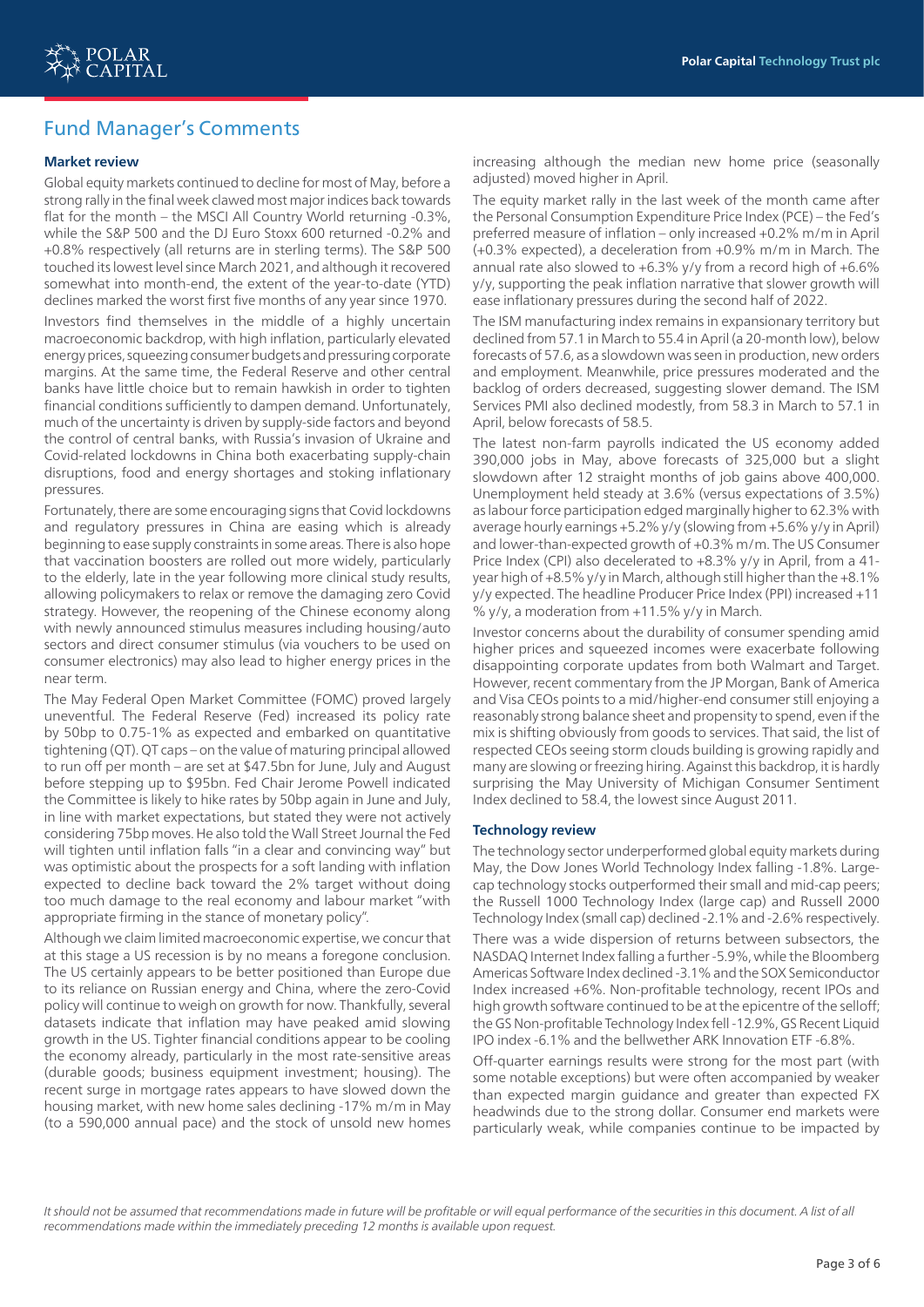

supply constraints/cost inflation, exacerbated by the war in Ukraine and lockdowns in China (particularly Shanghai and Shenzhen).

In Software, Snowflake reported strong results, with revenue +85% y/y, while guidance was ahead of consensus expectations, but the magnitude of the upside was smaller than previous quarters. While business trends were still obviously strong, management referred to demand/consumption slowdown among four large internet/ cryptocurrency customers. They were, however, reluctant to suggest the macroeconomic environment is becoming a headwind at this stage, noting that spending patterns among most of its mainstream customers were resilient.

Workday delivered a mixed quarter, as a handful of large transactions slipped out of the reporting period. Again, they noted this was not necessarily due to the macroeconomic environment, as one large deal was impacted by C-suite executive changes (who wanted more time to review the process) and others were pushed due to lower staffing levels at customers than had been projected. Positively, management noted they are very confident in closing many of them in Q2/H2.

Zoom Video Communications reported revenue +12% y/y, maintained its full-year revenue outlook and raised its operating income guidance. This was better than feared, although guidance is second-half weighted. The normalisation period (post-Covid) remains difficult to forecast, given elevated churn in the SMB/online segment, but management believe it could return to growth again in the second half.

The cybersecurity subsector remained an area of strength. Palo Alto Networks announced strong top and bottom-line results/ guidance, bolstered by the ongoing refresh of firewall appliances. The company's Security Orchestration, Automation and Response (SOAR) platform, Cortex, reached \$500m in annual recurring revenue (ARR), also contributing to a notable billings acceleration. CyberArk Software delivered a strong quarter, with ARR growth accelerating to +48% y/y, (leading management to raise FY ARR guidance), reflecting strong execution in an elevated demand environment due to ongoing geopolitical concerns. New business doubled y/y, as the company signed nearly 250 new logos across customer sizes and verticals in the quarter. While the company completed its transition target (85% of bookings derived from subscription), ahead of its original plan.

In more consumer-oriented sectors, the tone was more cautious. Video game software development platform provider Unity reported disappointing results and guidance with strength in the Create segment more than offset by weakness in the Operate segment. Management cut 2022 guidance, blaming internal execution issues (specifically bad data in their targeting model) which caused advertisers to lower spend with the company's ad network. We exited our position given there may be other factors at play, such as more intense competition and a broader ad spending slowdown caused by macroeconomic headwinds and IDFA changes.

The standout negative news came from Snap who shocked investors at the JP Morgan US Technology investor conference (including two of us who were there in person) by indicating it would not hit its Q2 guidance (provided one month earlier) for +20-25% y/y revenue growth. The company grew +30% y/y in the first three weeks of April, which implies a significant deceleration in May/June. Management said the "macro environment has deteriorated further and faster" than anticipated given supply-chain issues, inflation concerns, interest rates and the war in Ukraine.

Snap is slowing hiring, joining the likes of Meta Platforms (Facebook), Amazon, Netflix\* and Uber\* in enacting cost-cutting measures. This

also echoed the issues seen at Target and Walmart where there has been a rapid change in low-end consumer spending (and spend mix) with implications for brand advertising in these segments.

Online gaming platform ROBLOX reported Q1 bookings -3% y/y, in line with buyside expectations against a tough comparable period. Management pointed to a decline in daily engagement relative to the COVID-19 pandemic among US 9-12-year-olds as a key contributor to the reduction in average bookings per daily active user. However, they expect March bookings growth was the low (-11% y/y) and we should see y/y acceleration each month from here as comparisons ease. Management revealed a new focus on monetisation, in addition to engagement, leveraging more optimised search and discovery, advertising and a fully user-generated content catalogue. In the Semiconductor subsector, results and guidance continued to be strong. NVIDIA beat quarterly expectations with gaming revenue growing +31% y/y despite macroeconomic headwinds. Its Data Centre segment once again was the star performer, with revenue growth accelerating to +80% y/y, making it the largest division within the company. Forward guidance fell short of expectations, but this was largely due to the gaming segment which has supply and demand headwinds from the Ukraine conflict and Covid-related lockdowns in China. Marvell similarly benefited from Data Centre strength, the segment growing +131% y/y to represent 45% of total company revenues. The Enterprise Networking segment came in below expectations – in a similar fashion to  $Cisco^*$  – although the supply situation continues to improve and management gave strong forward quarter guidance on the back of sustained strength in Cloud, 5G and Automotive.

Applied Materials' results and guidance were below expectations due to additional supply constraints caused by Covid-related lockdowns in China. However, management believes underlying demand remains strong, asserting that unconstrained Wafer Fabrication Equipment (WFE) spend would amount to \$100bn in 2022 but the industry is shipping at a run-rate closer to the low-\$90bn billion range given current constraints. Supportively, at the time of writing, TSMC has just raised its full-year guidance from mid/high 20% to 30% y/y, in US dollar terms, commenting it had entered a "structural high growth period" and that capex for 2023 will definitely exceed \$40bn (better than expected given 2022 spend of \$40-44bn was considered to be outsized).

Valuation metrics across the technology sector are now back inside historical averages (and in many cases back to pre-pandemic levels) which has encouragingly spurred M&A activity. During the month, Broadcom\* announced it had agreed to acquire VMware\* in a cash-and-stock transaction worth \$61bn. Broadcom management described the acquisition as an attempt to build scale in software (which will be close to 50% of total revenues post-deal). This follows a series of deals, mostly driven by private equity investors acquiring companies such as SailPoint, Anaplan and Citrix as well as the high profile Twitter/Elon Musk debacle.

#### **Outlook**

The path of inflation and bond yields remains highly uncertain given the ongoing impact of high energy and food prices, exacerbated by the invasion of Ukraine and second-order effects – 26 countries now have restrictions on food exports covering 15% of calories traded worldwide – supply-chain shortages (China's zero-covid policy), and still-tight labour markets.

The path of equity markets is equally challenging to forecast even if inflation does come down, given its relationship with inflation has not been stable over time. According to Goldman Sachs, the US equity market since 1951 has, on average, fallen before inflation

It should not be assumed that recommendations made in future will be profitable or will equal performance of the securities in this document. A list of all *recommendations made within the immediately preceding 12 months is available upon request.*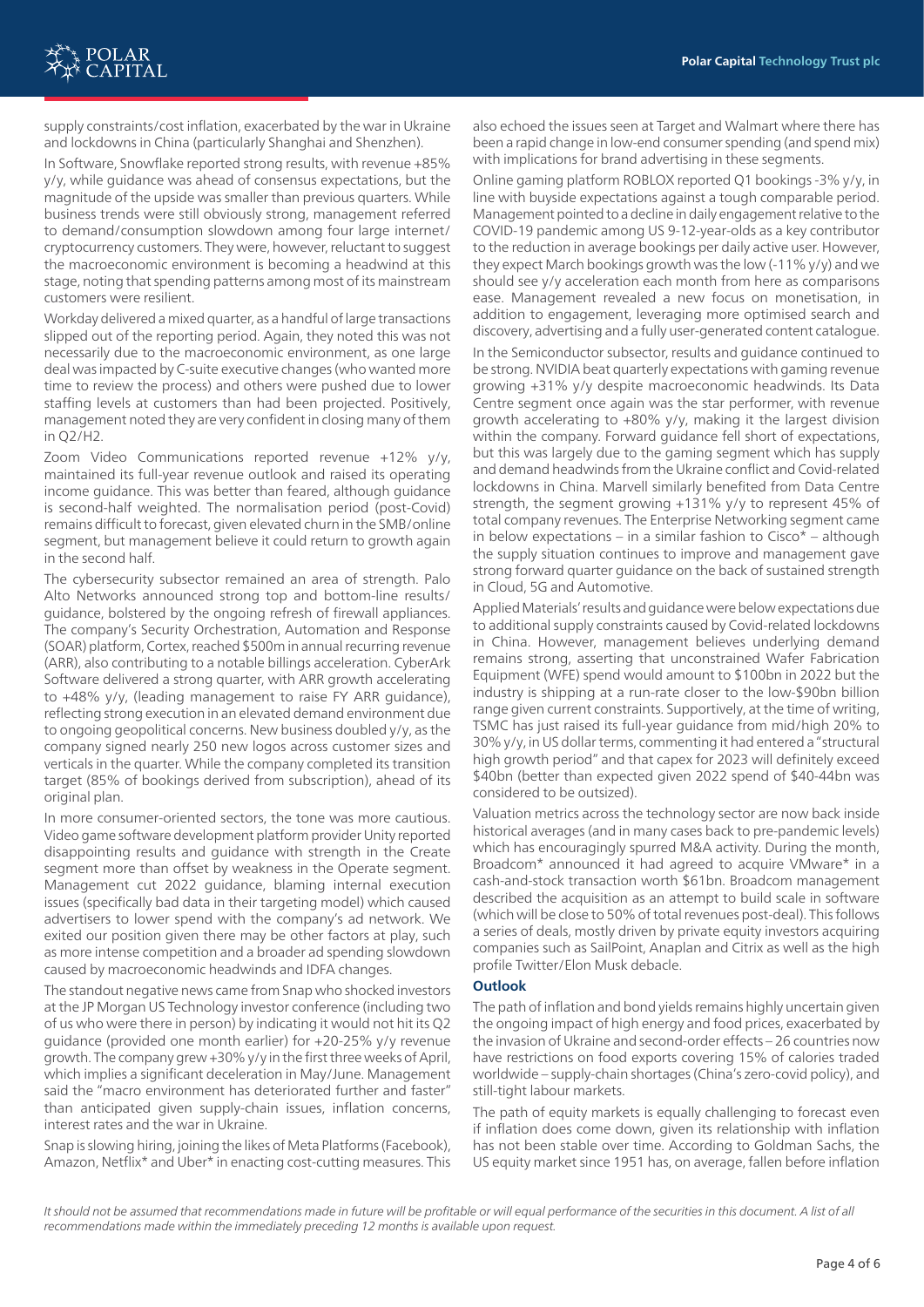

peak and rallied thereafter, although this was not the case in either 2001 as the tech bubble deflated or 2008 as the economy fell into recession. The Fed's own efforts to tame inflation add a further complication given the tightening of financial conditions already achieved via their more hawkish rhetoric, offset by their inability to inadequately affect the supply-side causes of inflation directly.

Corporate IT spending thus far appears to have remained fairly robust. JP Morgan intends to increase technology spending by 20% y/y this year in an attempt to make its IT infrastructure cheaper and more flexible with a more effective cloud-based platform for understanding and selling to its customers. Many other companies are following the same strategic imperatives. Despite near-term headwinds in e-commerce, the influence of digital goes well beyond online transactions as two-thirds of users start their shopping journey online regardless of where it ends. AI is being adopted in retail products and services, including recommendation engines, chatbots and smartphone camera product recognition tools.

While technology investment is unlikely to be unscathed by a recession, in many areas it could prove relatively resilient given the need to invest to drive both digital transformation and productivity gains (thanks to labour shortages and inflation). This explains the clear divergence between enterprise software/security companies and consumer-centric internet companies (and our associated positioning which has pivoted away from discretionary consumer in favour of enterprise spend). For the first time in years, most of the team have returned to travelling, meeting companies in person over the past few weeks. Aside from how refreshing it is to have face-toface interactions once again, the most obvious takeaway was the ongoing robustness of enterprise IT demand, which stands in stark contrast to the collapse in software company valuations, albeit from overly extended levels.

We have seen some signs of capital and operating expense discipline from a range of tech companies. These include aggressively expanding private companies facing reopening headwinds who may need to reduce their cash burn (Klarna; Gorillas; Bolt; Getir), Covid or work from home (WFH) winners adapting to a more challenging demand backdrop (Netflix; Peloton; DoorDash; Wayfair), as well as profitable industry leaders scaling back, pausing or slowing hiring (Microsoft; Meta Platforms (Facebook); Salesforce.com; PayPal; Amazon; Uber) as they take stock of the macroeconomic environment and seek to right-size operations for the post-Covid world. It should be noted that pausing hiring (perhaps having got ahead of themselves) for growth companies is very different from widespread job cuts and can lead to more efficient business practices longer term. Should these actions prove contagious across companies, as hiring freezes sometimes can, it seems possible that we could expect some easing in the labour market and perhaps even some softening in wage inflation, which could be taken well by markets (and the Fed).

Despite the wide range of macroeconomic and market outcomes from here, the recent compression in valuation multiples and deterioration in investor sentiment provide room for a potential rally in the near term and may well represent a good entry point in the long term. The convergence of next-generation and legacy assets (on forward enterprise value / sales metrics) is encouraging given the materially different growth prospects for the two groups and highly unusual, reflecting macroeconomic concerns as per 2015-16, the last time recession risk was this pronounced.

While we acknowledge companies are likely to prove coincident (or even lagging) indicators in a deteriorating macroeconomic backdrop, we are encouraged that enterprise IT demand remains robust at present. As the Salesforce CEO recently stated: "Digital transformation trends continue full steam ahead" with strength

still evident in a number of key areas such as software spending, datacentre investment, AI, cybersecurity and cloud computing. At the same time, valuations have become more attractive, reflecting steep drawdowns and a high level of investor pessimism with many stocks, in our view, beginning to price in a mild recession. For now, we remain focused on the trends we hope will prove resilient and companies that could emerge stronger from a sharper than expected downturn due to their robust business models, balance sheets and potential for market share gains.

Ben Rogoff

13 June 2022

It should not be assumed that recommendations made in future will be profitable or will equal performance of the securities in this document. A list of all *recommendations made within the immediately preceding 12 months is available upon request.*